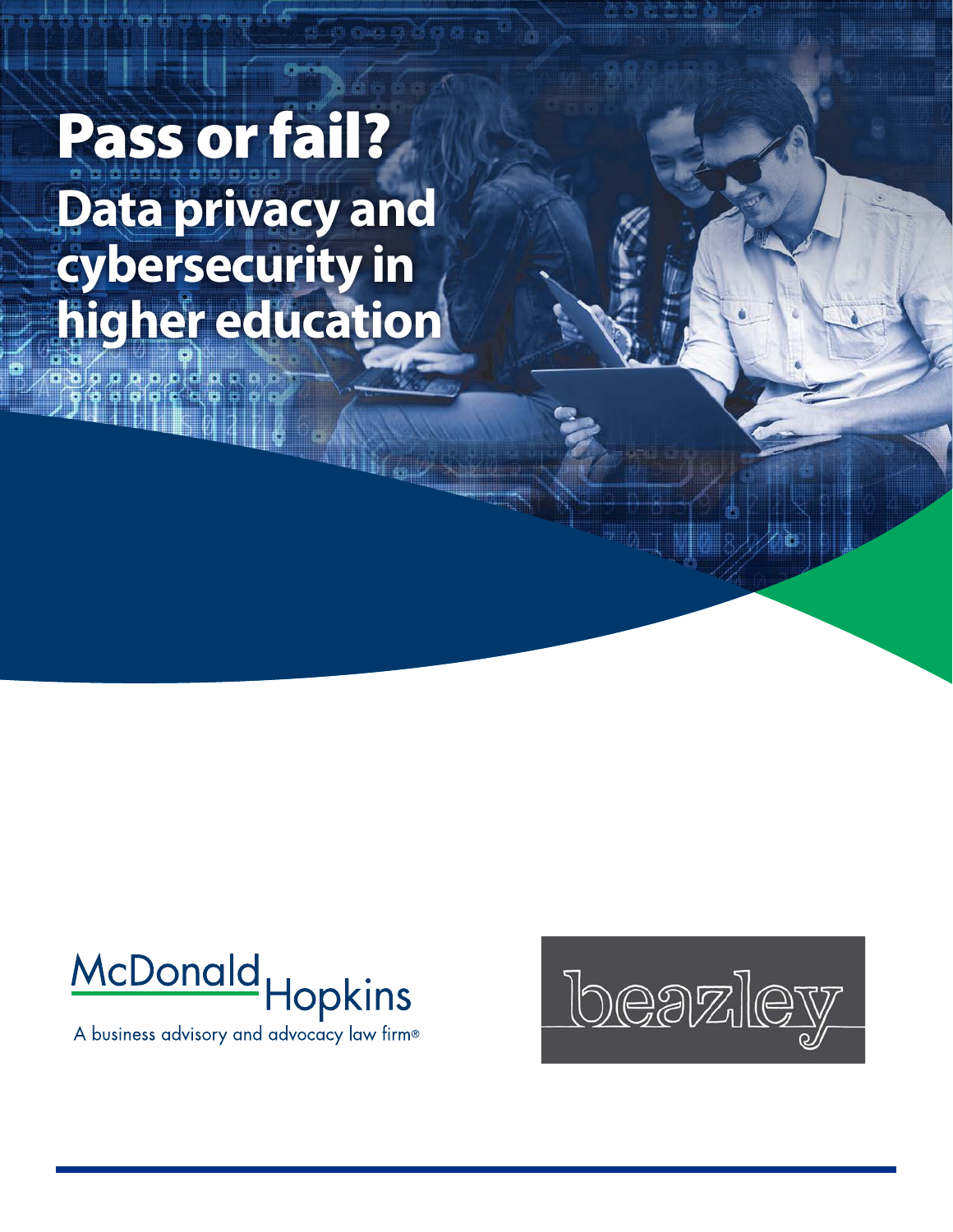## **Introduction**

Institutions of higher education are becoming prime targets for cyberattacks because of the vast amount of data they collect and maintain, and the openness of their online communities. As colleges and universities are leaders in education; likewise they should be leaders in cybersecurity and data privacy training and education.

Colleges and universities collect data from donors, trustees, board members, alumni, students, parents, applicants, faculty, staff, medical patients, consumers, and vendors. The type of data they collect and maintain is wide spread as well, including, sensitive research, financial, medical, employment, personal, and tax data. Colleges and universities also are not only institutions of higher education – they are financial institutions, medical institutions, and retail establishments, and subject to the state, federal and international regulations related to those industries.

As the costs of a data breach skyrockets well into the millions of dollars, colleges and universities are advised to assess their cyber insurance coverage, breach preparedness, incident response plans (IRP), and educate all groups that have access to and use data in their systems.

## **Data Privacy and Cybersecurity Risks for Higher Education**

#### **Diversity of residencies**

Institutions of higher education draw students from across the country and around the globe. While a multicultural environment is a tremendous asset, the different permanent residencies of students complicate data breach response. It is essential that colleges and universities understand that the law of the state or country of residence of each student, alumni, staff, donor and impacted individual in a data breach governs. Currently, there are 47 state breach notice laws and numerous foreign countries that have their own breach notice laws. As such, with just one incident a college or university could be dealing with as many as 75 to 100 different breach notice laws. Those laws dictate what a breach is, what elements constitute personally identifiable information, when notice needs to be given, how to give notice, who receives notice, and what must be told to impacted individuals and applicable regulators. Many state attorneys general will commence an investigation of the incident, which means requests for specific policies, procedures and remedial measures implemented by the institution.

#### **FERPA**

Although the Family Educational Rights and Privacy Act (FERPA) does not have a strict requirement to provide notice of a data breach, direct student notification is advisable if the compromised data includes student Social Security numbers and other identifying information that could lead to identity theft. FERPA does require the institution to maintain a record of each such disclosure. Moreover, notifying the Family Policy Compliance Office about the breach is considered a best practice by the U.S. Department of Education. The Department of Education often will commence its own investigation of the incident and may request additional documentation.

#### **HIPAA**

Many colleges and universities have independent hospitals and clinics that collect and maintain protected health information (PHI) as a covered entity subject to the Health Insurance Portability and Accountability Act (HIPAA). If a breach at an institution of higher education involves PHI and it is deemed to be a covered entity, HIPAA will require the institution to comply with its breach notification rule requirements, which include a host of notice requirements in addition to, and different from, state breach notice laws. If the institution is a covered entity, the U.S. Department of Health and Human Services Office for Civil Rights likely will commence an investigation if the breach impacts 500 or more individuals.

*With just one incident a college or university could be dealing with as many as 75 to 100 different breach notice laws.*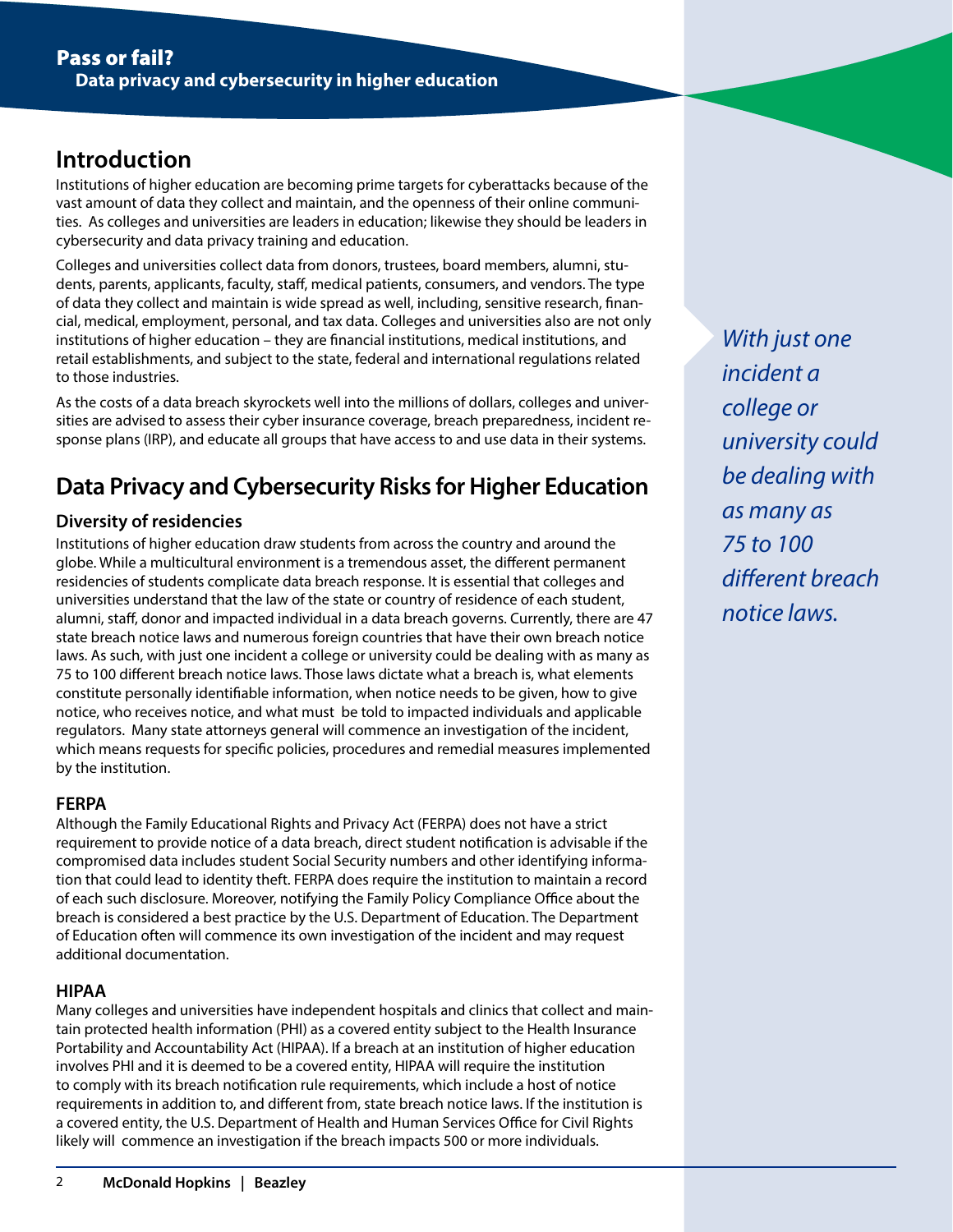#### **Retail regulations**

Colleges and universities also are retail establishments with various retail entities on campus including food venues, book stores, clothing, and other retail operations subject to the Payment Card Industry Data Security Standards.

#### **Research establishments**

University systems can be a jumping point to government computers or corporate networks due to the collaborative research efforts between colleges and universities and government and corporate America in developing cutting edge research.

#### **Open online communities**

Further complicating the cybersecurity risks, colleges and universities are known for maintaining open online communities, with network systems that have multiple points of access including multiple departments and various users, as well as third party vendors. Many colleges and universities are staffed with students in their IT departments with limited experience, yet wide access. Further, students access college and university systems through wired and wireless internet portals, with extensive use of unsecured social network sites. Moreover, colleges and universities have a significant user turnover with students graduating or transferring schools.

## **Unique Features of Higher Education**

#### **Amount of data to be protected**

"From social security and credit card numbers to health care records and intellectual property produced by research departments, colleges and universities house a vast amount of sensitive data."1

- **Personal and financial information:** Colleges and universities receive personal and financial information of donors, alumni, students, parents, faculty, staff, and prospective students which is collected and stored on college and university servers.
- **Health information:** Colleges and universities collect and maintain PHI of students, employees, and other patients at campus medical systems. In addition, colleges and universities collect and maintain medical information of employees as employers.
- **Intellectual property:** Colleges and universities are at the forefront of sensitive research, many times collaborating with the government and/ or corporate America. They collect and maintain sophisticated research in engineering, sciences, and other disciplines, new or emerging technologies and innovation, of which other countries are interested.
- **Government data:** Certain higher education institutions are actively engaged with government programs, such as the Department of Defense. As a result, these colleges and universities have highly confidential information that, if leaked, may pose a threat to national security.
- **Employment-related records:** Colleges and universities collect and maintain employment related data for all employees, including personal and tax related information.
- **Retail establishments:** Colleges and universities also include campus retail establishments thereby subjecting the university to many of the point of sale data security issues and related regulations.

<sup>1</sup> Boyer, Stephen, BitSight. Cofounder and CTO.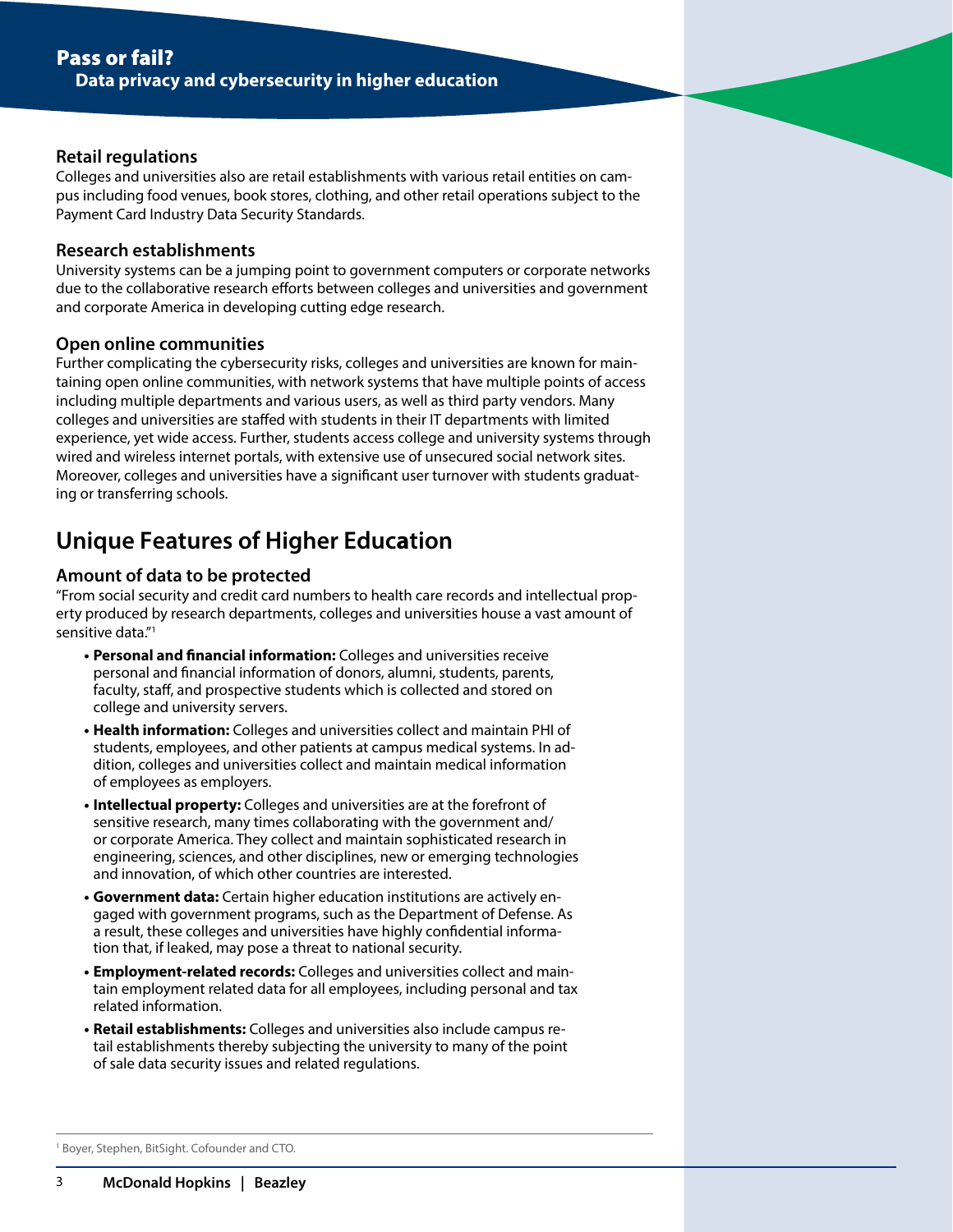#### **Open communication and information sharing disrupts the incident response process**

The learning environment on college campuses encourages open communication and information sharing – both of which are crucial to a student's education. Unfortunately, institutions of higher education often desire to structure their data breach responses with that same openness and sharing in mind.

Responding to a privacy incident is one time when a college or university could cause more damage than good by overly communicating or sharing information too quickly. The beginning stages of a breach investigation often include a complex forensic investigation, and breach response, while often fluid, can be time consuming given the complexities of today's intrusions and compromises. While it can be tempting for an incident response team (IRT) to share everything it knows about an incident with the campus community, colleges and universities must learn only to share information on a need to know basis. There are many times when an incident never rises to the level of a full-blown data breach requiring public notice. Before a college or university publicly communicates about the incident or breach, it should be able to respond to these questions – otherwise it should not be publicly communicating about the incident at all.

- What happened?
- How did it happen?
- Who is impacted?
- What are you doing for those impacted?
- How are you preventing this from happening again?

A breach response that is done correctly withstands the temptation of sharing information outside of the IRT until the investigation and legal analysis is complete and the messaging is consistent and agreed upon.

#### **Decentralization complicates incident response planning and breach response**

Multiple campus locations, a variety of employees with diverse knowledge and levels of expertise, and different colleges/schools or offices making independent decisions contributes to the decentralization of institutions of higher education. While the decentralized nature works for campuses, it complicates incident response planning and responding to a breach. Assembling an IRT on a campus is often a battle, but getting all of the IRT members on the same page for one unified response can be all out war. It is, therefore, essential that the IRT meet at least twice a year to conduct a breach response workshop and tabletop exercise. During these workshops and exercises, the IRT will have the opportunity to sort through the issues of decentralization and narrow the various decision points the IRT will face during a real-life data breach. It is best to practice while things are calm!

## **Costs for Higher Education**

The costs of a breach for colleges and universities can be high. The institution risks losing funding based on negative public relations, losing donors who don't want to submit financial information that cannot be kept secure and losing research grants from corporations or the government when collaborating opens the door for a hacker to gain access to their system. Financial loss also could occur if a cyber thief transferred university funds after gaining access to university financial systems through malware on, for example, the controller's computer.

*Assembling an incident response team (IRT) on a campus is often a battle, but getting all of the IRT members on the same page for one unified response can be all out war.*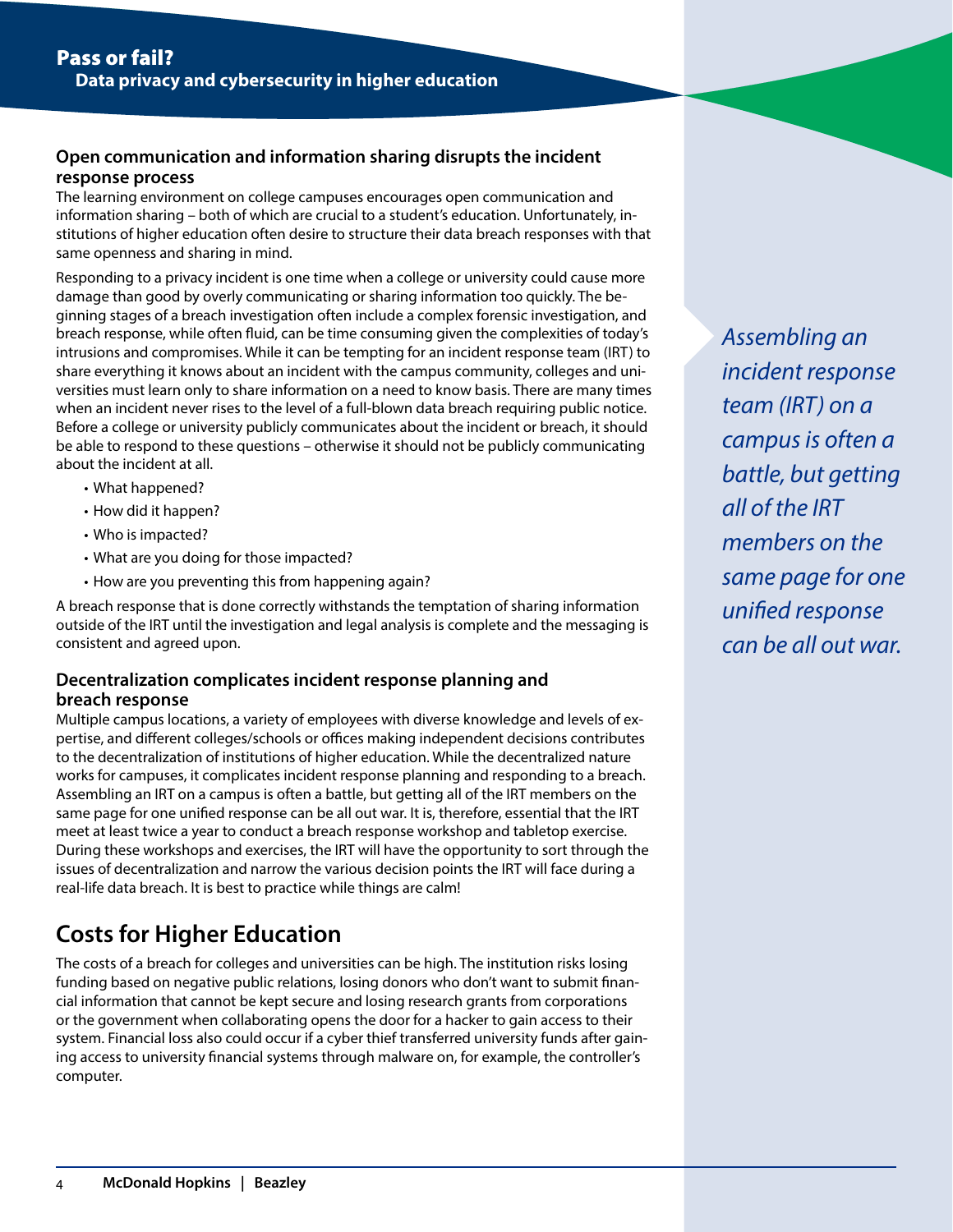Universities also suffer reputational harm as a result of the public's loss of confidence and trust in the university. Consumer studies have shown:

- 62% said breach notification decreased trust and confidence in the organization.
- 15% would terminate their relationship with the notifying organization (39% would consider terminating).
- 94% believe the reporting organization is solely to blame for breach.
- 72% thought organizations do a poor job communicating and handling a data breach. 2

## **Causes of Higher Education Data Breaches**

In 2015, there were multiple causes of data breaches at colleges and universities, including:



*In the first few months of 2016 there has already been a 50 percent increase in higher education breaches.*

Many data breaches at colleges or universities still result from lost or stolen devices that are unencrypted (i.e., laptops, USBs, portable storage devices). But the main cause of intrusions into a campus network is through phishing emails sent to university employees whose everyday job is not to worry about data security. The hackers take advantage of these vulnerabilities and send targeted spear-phishing emails to university employees and subsequently obtain valid usernames and passwords to gain access to the university system, which is another reason why breach response workshops, tabletop exercises and training employees is crucial.

There also has been a rise in hacking into college IT systems by other countries to obtain access to sensitive research data.

Colleges and universities should monitor their third-party vendors and service providers that are granted access to sensitive and personal information. Vendor breaches continue to increase and often are the most costly to a university.

<sup>3</sup> Beazley Breach Response.

<sup>2</sup> Ponemon Institute & Experian Data Breach Resolution.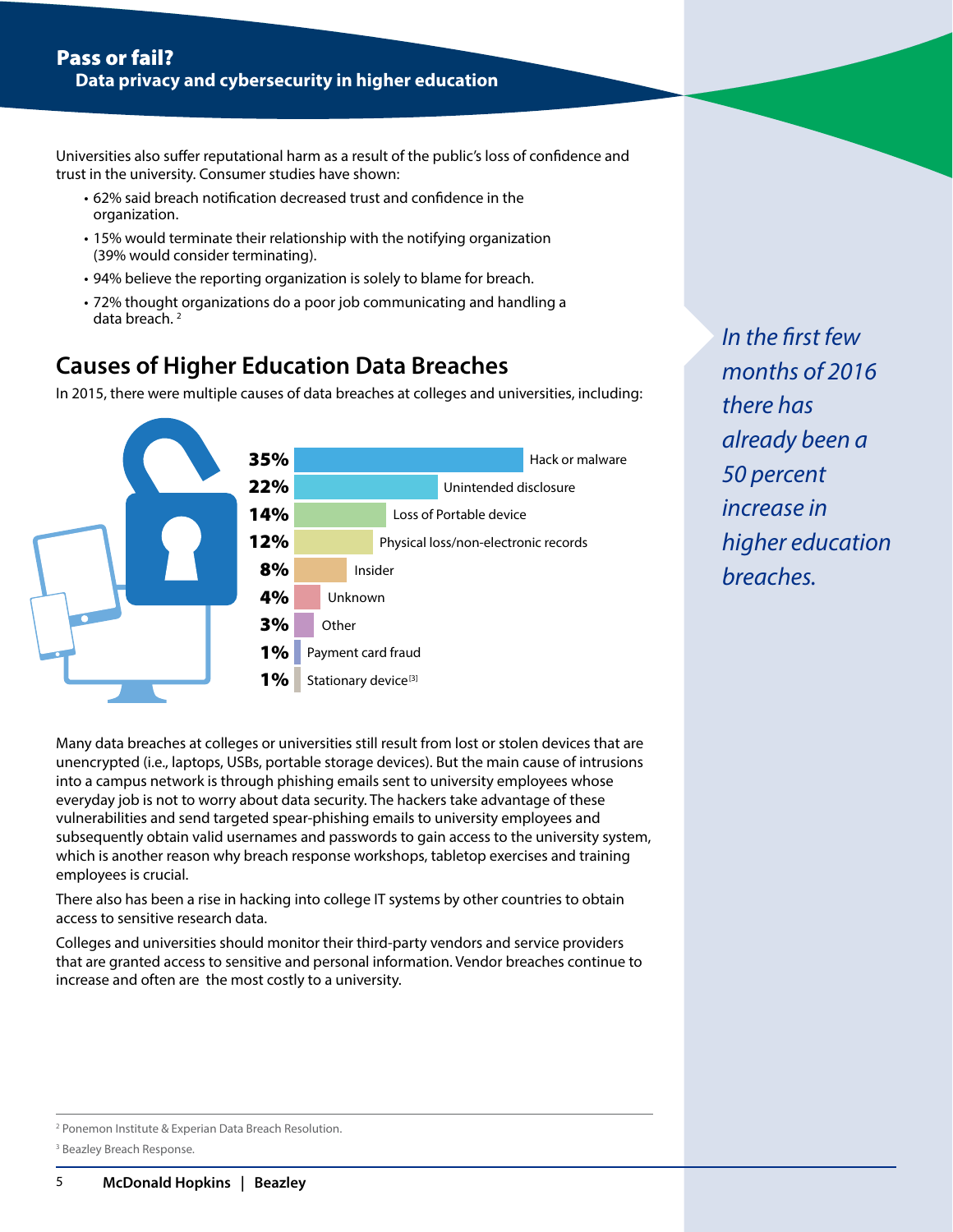## **2016 Higher Education Breach Statistics**

In the first few months of 2016 there has already been a 50 percent increase in higher education breaches.4 Data breaches in higher education institutions cost approximately \$300 per record, second only to the cost of health care breaches. (Most other breaches average \$150 per record.<sup>5</sup>) The cost per record has increased annually for the past several years. In 2014 cost per record was only \$200 in higher education breaches.

Recent examples of breaches in the higher education sector include:<sup>6</sup>

- **Southern New Hampshire University:** 140,000 records, including student names, email addresses and IDs, course names, selection, and instructors, due to third party vendor configuration error.
- **University of Central Florida:** 63,000 records, due to unauthorized access into the university system. The data compromised included financial, medical, grades and Social Security numbers. The university provided one year free credit monitoring for those affected.
- **University of Virginia:** 1,440 records including personal and financial data, due to cyberattack of the human resources system. The attack was initiated by a phishing email to an employee asking for usernames and passwords to their HR system and one or more employee fell for the phishing scam. The information compromised included data from W2 forms. The FBI-led investigation resulted in arrests.
- **Penn State College of Engineering:** Servers were hacked on two occasions by hackers believed to be based in China and may have exposed at least 18,000 individuals' sensitive data. Notification was sent to employees and faculty. The university asked affected individuals to change user name and password, and set up a VPN with a two factor authentication.
- **University of California Berkeley:** Notified individuals of a data breach in their real estate division that resulted in unauthorized access to servers used to support a number of real estate programs and work station. The data included names, Social Security numbers, credit card numbers and driver's license numbers. The university offered one year of free credit monitoring.
- **University Development and Alumni Relations at the Penn State College of Medicine:** Penn State notified 1,176 individuals of a data breach of their personal information, including Social Security numbers.
- **Maricopa County Community College District:** Breach response cost over \$26 million and required notification to 2.3 million people, including current and former students, staff and vendors from as far back as 30 years. Data hacked included Social Security numbers and banking information.

The risk of exposure includes records for all individuals who come in contact with higher education services, including, donors, alumni, students, prospective students, virtual students, parents, employees, faculty, medical patients, athletes, and third party vendors.

 *Data breaches in higher education institutions cost approximately \$300 per record.*

5 Ponemon Institute's 2015 Global Cost of Data Breach Study Reveals Average Cost of Data Breach Reaches Record levels. May 27, 2015. PRNewswire

<sup>6</sup> Privacy Rights Clearinghouse. 2016.

<sup>4</sup> Privacy Rights Clearinghouse. 2016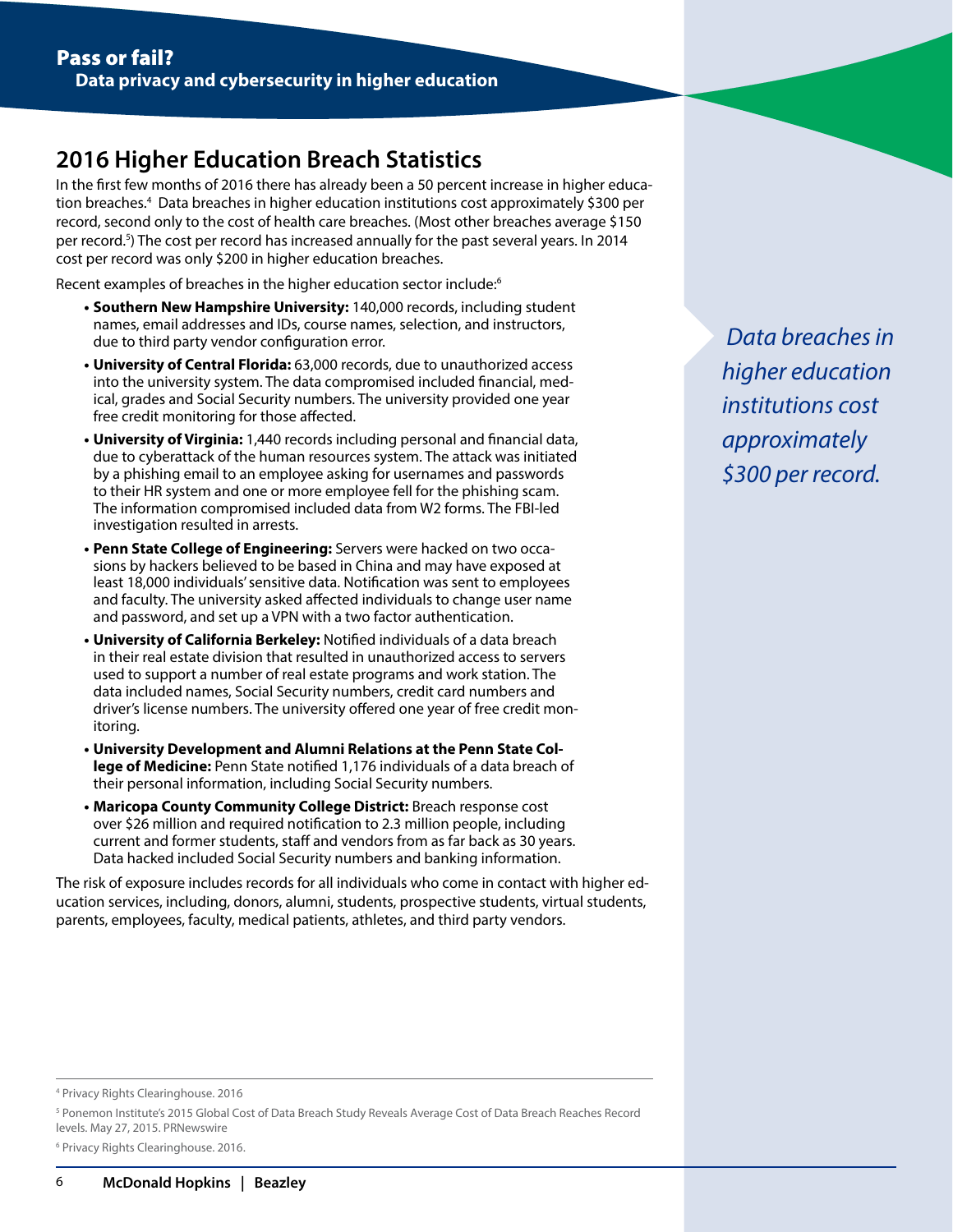### **Considerations**

While higher education institutions are making progress in data privacy and cybersecurity, they need to focus more attention on breach preparedness, including:

- **Personal information review –** Identify what sensitive and personal information the institution has, where it is stored, and who has access.
- **Policy and program development –** Review (and revise) policies for handling, storing, managing, and destroying personal information. Ensure the university has a well-drafted written information security program that identifies the administrative, technical and physical safeguards the institution has in place for sensitive and personal information. Colleges and universities should take a closer look at their policies covering computers and electronic devices usage, document retention/destruction, telecommuting, social media, and access control policies.
- **Limit user & administrator privileges –** Too often universities and colleges allow open file sharing and collaboration, which can lead to vulnerabilities on which a hacker will capitalize. It is important to limit user and administrator privileges and control access on a need-to-know basis.
- **Training –** Colleges and universities have a plethora of personal information on their students, donors, staff, faculty, parents, alumni, medical patients, athletes, and vendors. The institution should implement specific data privacy and cybersecurity training for individuals who have access to and/or handle personal and sensitive data collected and maintained by the college or university on its stakeholders, as well as general awareness training for all individuals who use, access or connect to the institution's systems. Coupled with ongoing security awareness, the training of university groups at all levels that have access to confidential information, is key to reducing cybersecurity risk.
- **Vendor management –** Given the rise in breaches caused by service providers, it is critical to ensure vendors maintain appropriate security measures and that assurances are provided in vendor contracts. Such agreements also should be vetted for a service provider's protocol for breach response obligations.
- **IRT and IRP practice –** Developing an incident response team and incident response plan prior to a data security incident is critical to successful incident response. The institution will be far better positioned if they have the opportunity to practice hypothetical breach exercises with their IRT using their IRP as a guide, before the real-life breach occurs. Don't let the IRT always know ahead of time when the exercise will occur. It is a great test of the IRT and IRP when the element of surprise is present!

In 2016, higher education institutions are no longer judged because they have a breach. Rather, they are judged on how they respond to the data breach and the steps they take to ensure their stakeholders are fully informed and protected. Be an institution that passes the cybersecurity and data privacy test.

*Too often universities and colleges allow open file sharing and collaboration, which can lead to vulnerabilities that a hacker will capitalize on.*